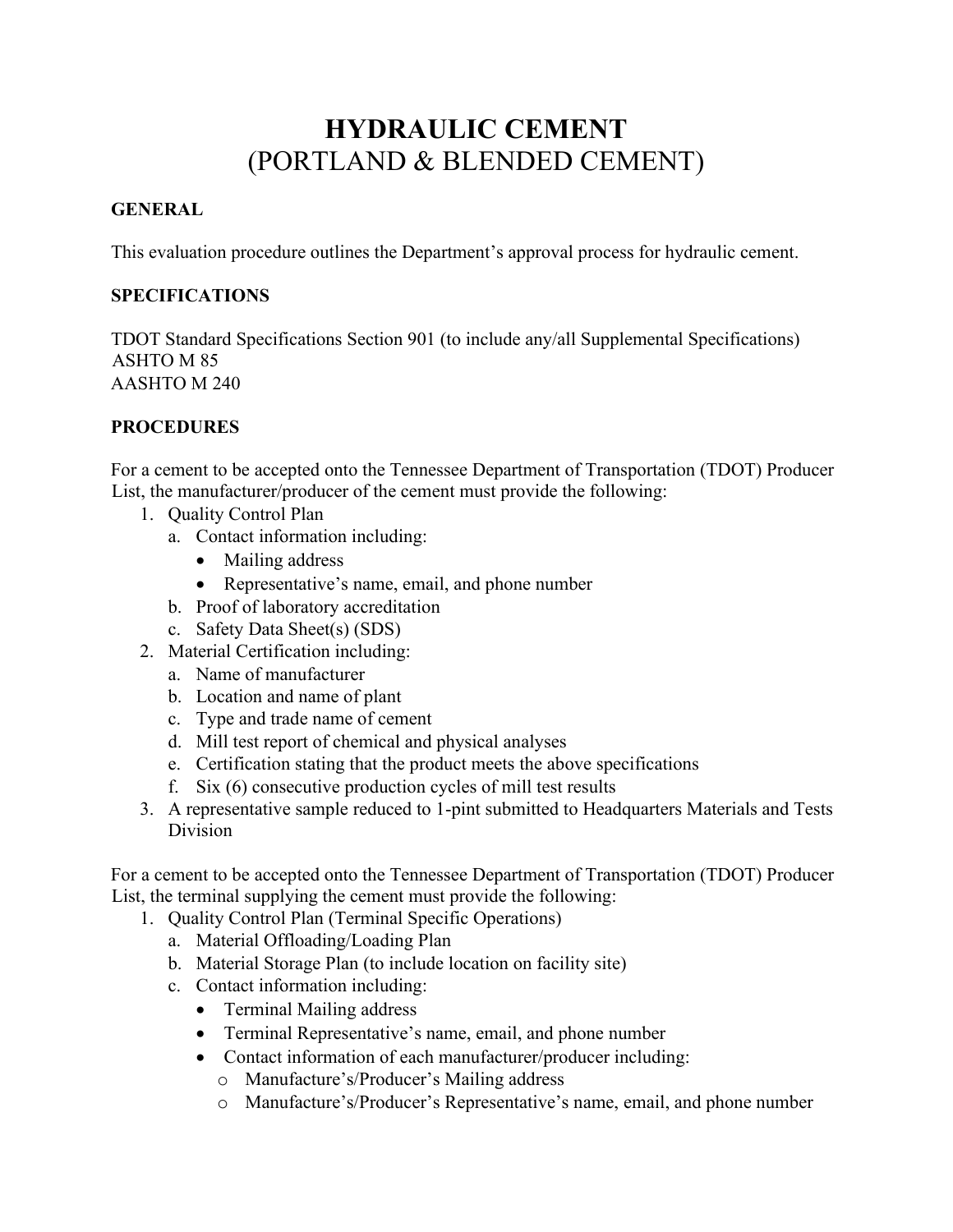- o Proof of laboratory accreditation
- o Safety Data Sheet(s) (SDS)
- o Materials Certification including:
	- Name of manufacture
	- **Location and name of plant**
	- Type and trade name of cement
	- Mill test report of chemical and physical analyses
	- **•** Certification stating that the product meets the above specifications
	- $\sim$  Six (6) consecutive production cycles of mill test reports
- d. A representative sample from the terminal reduced to 1-pint submitted to Headquarters Materials and Tests Division

For a foreign cement to be accepted onto the Tennessee Department of Transportation (TDOT) Producer List, the manufacturer/producer of the cement must provide the following:

- 1. Quality Control Plan
	- a. Contact information including:
		- Mailing address
		- Representative's name, email, and phone number
	- b. Proof of laboratory accreditation
	- c. Safety Data Sheet(s) (SDS)
	- d. Port of Entrance
- 2. Material Certification including:
	- a. Name of manufacturer
	- b. Location and name of plant
	- c. Type and trade name of cement
	- d. Mill test report of chemical and physical analyses
	- e. Certification stating that the product meets the above specifications
	- f. Six (6) consecutive production cycles of mill test results

Manufacturers/Producers must be accredited through the AASHTO Accreditation Program

(AAP). This is a comprehensive accreditation program consisting of:

- 1. Establishment of a quality management system program
- 2. Participation in a proficiency testing program
- 3. A laboratory inspection program including
	- a. Observation of testing proficiency
	- b. Inspection of laboratory equipment
- 4. The manufacturer's accreditation shall include the following AASHTO (ASTM) test methods: T105 (C114), T106 (C109), T107 (C151), T127 (C183), T129 (C187), T131 (C191), T137 (C185), T153 (C204), T154 (C266), T162 (C305), T186 (C451), T192 (C430), (C1437), (C1506).

Cement producers must undergo the above requirements. Verification testing will be performed by the Department to verify that the material meets the above specifications prior to adding the producer to the Producer List.